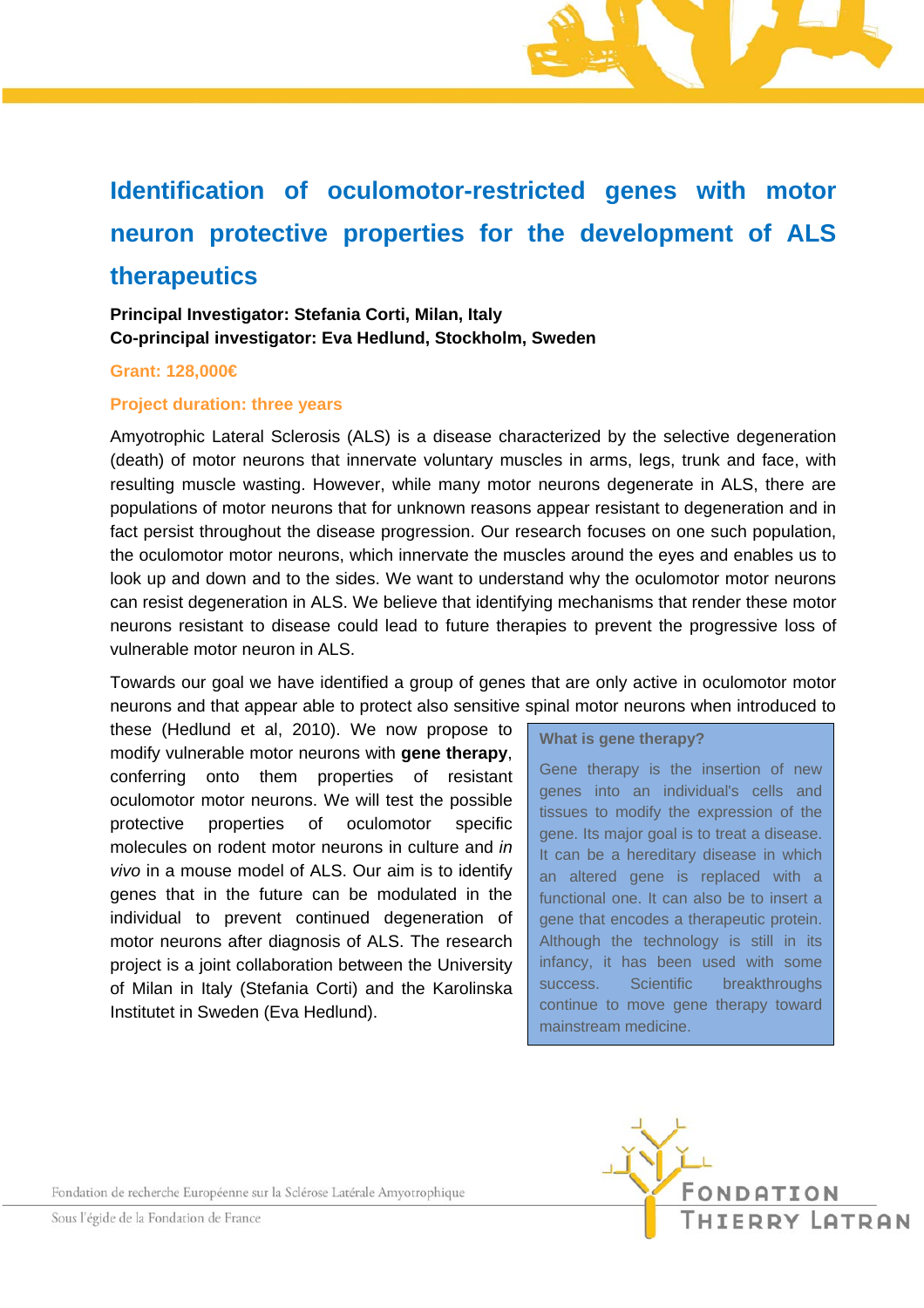

**StefaniaCorti** is an Assistant Professor of Neurology, at the Department of Neurological Sciences at the University of Milan. With a degree in Medicine and Surgery in Milan, she specialized in Neurology and she has a PhD in Molecular Medicine. In 2005 she worked as a visiting researcher at the Stem Cell Institute, located at the University of Minnesota, USA. Since 2006 she is the PI of the Neural Stem Cell lab at the Department of Neurological Sciences University of Milan.



**Dr Corti's five publications most relevant to this research are:** 

- Riboldi G, Nizzardo M, Simone C, Falcone M, Bresolin N, Comi GP, **Corti S**. ALS genetic modifiers that increase survival of SOD1 mice and are suitable for therapeutic development. **ProgNeurobiol.** 2011;95(2):133-48.
- **Corti S**, et al., Systemic transplantation of c-kit+ cells exerts a therapeutic effect in a model of amyotrophic lateral sclerosis. **HumMolGenet.** 2010 Oct 1;19(19):3782-96.
- **Corti S**, Nizzardo M, Nardini M, et al. Embryonic stem cell-derived neural stem cells improve spinal muscular atrophy phenotype in mice. **Brain.** 2010 Feb;133(Pt 2):465-81.
- **Corti S**, et al. Motoneuron transplantation rescues the phenotype of SMARD1 (spinal muscular atrophy with respiratory distress type 1). **J Neurosci.** 2009 Sep 23;29(38):11761-71.
- **Corti S**, Nizzardo M, Nardini M, et al. Neural stem cell transplantation can ameliorate the phenotype of a mouse model of spinal muscular atrophy. **J Clin Invest.** 2008 Oct;118(10):3316-30.

**Eva Hedlund** is an Associate Professor of Neurobiology, at the Department of Neuroscience at the Karolinska Institutet, Sweden. She has a PhD in Molecular Endocrinology from the Karolinska Institutet. In 2001-2002 she was a postdoctoral fellow at the Department of Psychiatry, UCLA School of Medicine, CA, USA. 2002-2007 she worked as a Postdoctoral fellow at the Center for Neuroregeneration Research at Harvard Medical School, MA, USA and

Fondation de recherche Européenne sur la Sclérose Latérale Amyotrophique